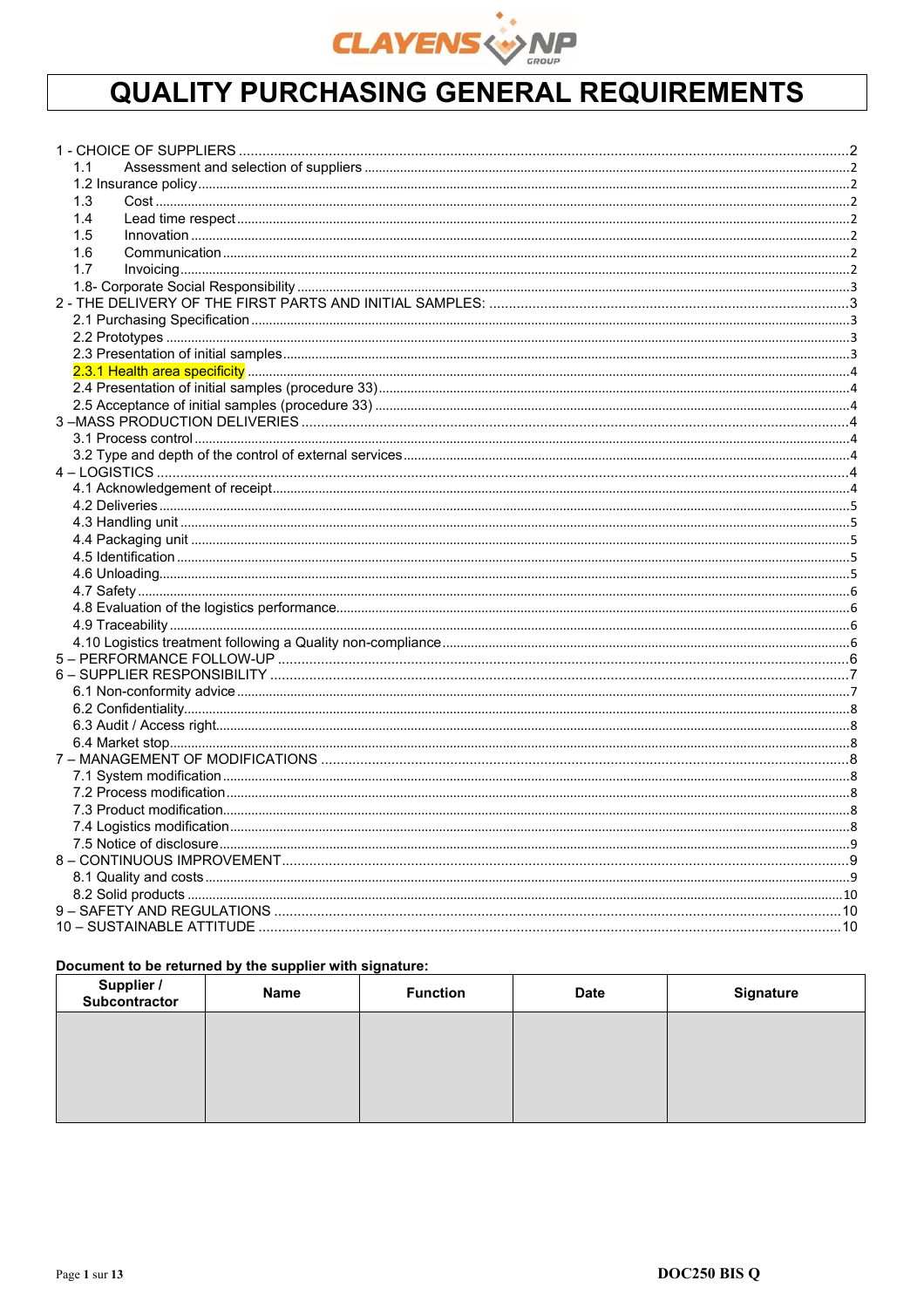# **Preamble:**

The mention CLAYENS NP represents the group and the subsidiaries of CLAYENS NP group as well. This document defines the Quality Purchasing General Requirements for the suppliers and subcontractors of CLAYENS NP.

In this document, the supplier or subcontractor is named "supplier".

**Supplier**: company that delivers material, components or sub-assemblies.

**Subcontractor**: company that delivers value-added services on blank parts provided by CLAYENS NP

The quality purchasing general requirements shall be signed by the supplier in order to integrate the CLAYENS NP's list of suppliers. The latest updated version of this document is available in our internet site https://www.clayens-np.com/les-fournisseurs, such as the procedure 33 "Presentation of initial samples".

# **1 - CHOICE OF SUPPLIERS**

*"The organization shall determine and apply criteria for the evaluation, selection, monitoring of performance, and re-evaluation of external providers, based on their ability to provide processes or products and services in accordance with requirements". Extract from standard ISO 9001.* 

# *1.1 Assessment and selection of suppliers*

New suppliers of CLAYENS NP Group are selected according priority to those being ISO 9001, IATF 16949, AQAP 2110, EN 9100 or EN9120... certified and for historical suppliers or imposed by customers no certified in minimum ISO 9001, it is requested to initiate the process of setting up a quality management system.

The pre-selection of a supplier is carried out by the Purchasing/Quality teams through a pre-assessment questionnaire, followed or not by a visit of the production plant, in order to evaluate his capabilities on technical and quality level to provide products with 0 defect.

A third-party certification shall be issued by a certification body bearing the accreditation mark of a recognized IAF MLA (International Accreditation Forum - Multilateral Recognition Arrangements) member and where the accreditation body's main scope includes management system certification to ISO/CEI 17021

Certification to IATF 16949 through third-party audits (valid third-party certification of the supplier to IATF 16949 by an IATFrecognized certification body)

# *1.2 Insurance policy*

The subscription to an insurance policy (liability insurance) is necessary within the framework of future developments with CLAYENS NP group.

The supplier will provide the subscription to one or several insurance contracts guaranteeing the financial consequences in relationship with the liability insurance, following the delivery of a defective product.

These insurance contracts must be in force during the time of partnership with CLAYENS NP group and take into consideration the failures that may occur during the product's life, even if the partnership with CLAYENS NP group has ended.

Moreover, the supplier must inform CLAYENS NP group of any change in these contracts.

# *1.3 Cost*

The price proposed by the supplier must favour competition and hence be consistent with the market. The supplier will show his ability to propose product and/or process improvements having a cost reduction effect.

# *1.4 Lead time respect*

The supplier will be evaluated on his lead time respect during the product's life. A service rate calculation is made each month.

# *1.5 Innovation*

Both training level of the interlocutors proposed by the supplier and production methods used will be taken into account by CLAYENS NP group for the evaluation of the supplier's ability to propose innovative modifications.

# *1.6 Communication*

In order to facilitate his integration into working and improvement research meetings, it is important for the supplier to have working knowledge in French and/or English.

Therefore, all written or verbal information, 8D, initial samples files, etc. must be in French or English.

# *1.7 Invoicing*

In regards with our approach for dematerialised invoices, your invoices are expected in digital format -original PDF - (not scanned), instead of your original documents received by post.

Please find below the email addresses to use for sending original PDF and for all our subsidiaries:

. suppliers-invoices@clayens-np.com for CLAYENS NP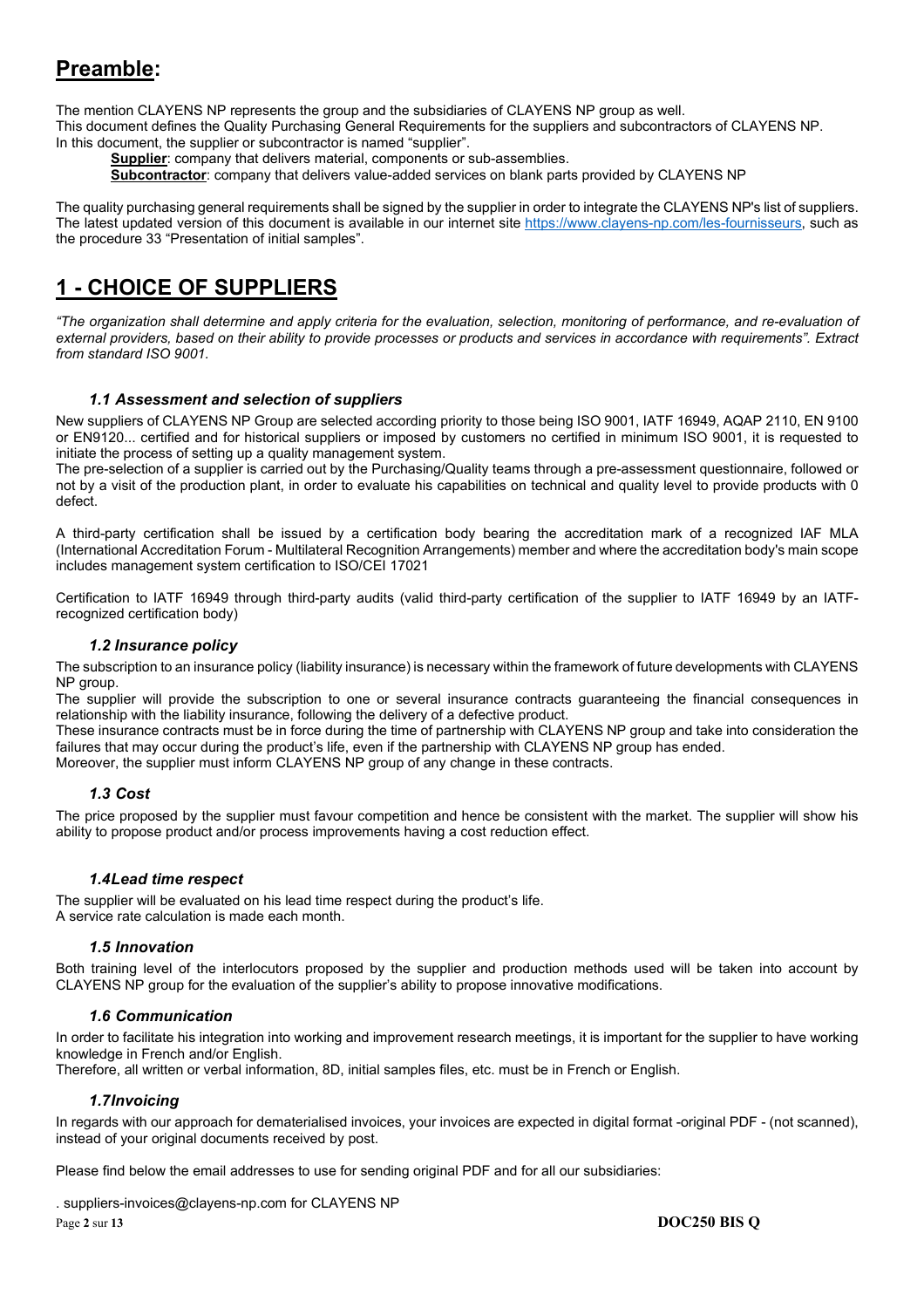- . suppliers-invoices@siroco.fr for SIROCO
- . suppliers-invoices@aip-plast.fr for AIP
- . suppliers-invoices@np-savoie.com for NP SAVOIE
- . suppliers-invoices@np-sud.com for NP SUD
- . suppliers-invoices@np-nord.com for NP NORD
- . suppliers-invoices@np-vosges.com for NP VOSGES
- . suppliers-invoices@np-capelec.com for NP CAPELEC
- . suppliers-invoices@np-jura.com for NP JURA
- . suppliers-invoices@sicmo.com for SICMO
- . suppliers-invoices@np-simonin.com for NP SIMONIN
- . suppliers-invoices@np-tunisia.com for NP TUNISIA . suppliers-invoices@np-morocco.com for NP MOROCCO
- . suppliers-invoices@np-hungaria.com for NP HUNGARIA
- . suppliers-invoices@np-slovakia.com for NP SLOVAKIA
- . suppliers-invoices@np-germany.com for NP GERMANY
- . suppliers-invoices@np-polska.com for NP POLSKA
- suppliers-invoices@np-plastibell.com for NP PLASTIBELL
- suppliers-invices@np-brion.com for NP BRION
- suppliers-invoices@pit-sas.com PIT
- suppliers-invoices@np-piaseczno.com for NP PIASECZNO

The supplier can send in digital format (EDI, FACTUR-X, etc…), support is provided to answer your request at the following email address: suppliers-demat@clayens-np.com

Upon receipt, your email will be treated in order to validate the digital support.

Any invoice sent to another email address than those mentioned above, will not be processed or accounted.

# *1.8- Corporate Social Responsibility*

The third party will be assessed on its compliance with CSR criteria, CLAYENS NP incorporates into its supplier selection criteria their commitment to social responsibility.

# **2 - THE DELIVERY OF THE FIRST PARTS AND INITIAL SAMPLES:**

Field of application: parts on drawings, specific parts and subcontracting services as well. The standard parts and inserts delivered by the customer are not concerned by this paragraph.

# *2.1 Purchasing Specification*

A purchasing specification (DOC088) which summarizes the requirements of CLAYENS NP group is transmitted to the supplier in order to make sure that the supplier meet them.

This specification must be signed and returned by the supplier before the delivery of initial samples.

# *2.2 Prototypes*

A drawing and/or a specification is attached to the prototype order. A prototypes part's quality file may be requested, in the same way as for initial samples.

# *2.3 Presentation of initial samples*

A drawing and/or a specification is attached to the initial samples order. In reply to this order, the supplier must provide an initial sample file named the DAQP (Dossier d'Assurance Qualité Produit). Other designations: initial samples' file, DVI, FAI, containing all or part of the following elements (non-exhaustive list):

- The material safety data sheet
- The product data sheet (technical characteristics)
- REACH certificate and no Latex material
- ROHS certificate when applicable
- Certificate of material conformity
- Drawing used to produce the initial samples
- Synoptic flow chart
- Process FMEA
- Monitoring plan
- Metrology report or control report related to the drawing and/or specification
- Result of capability studies
- Result of repeatability and reproducibility of the control means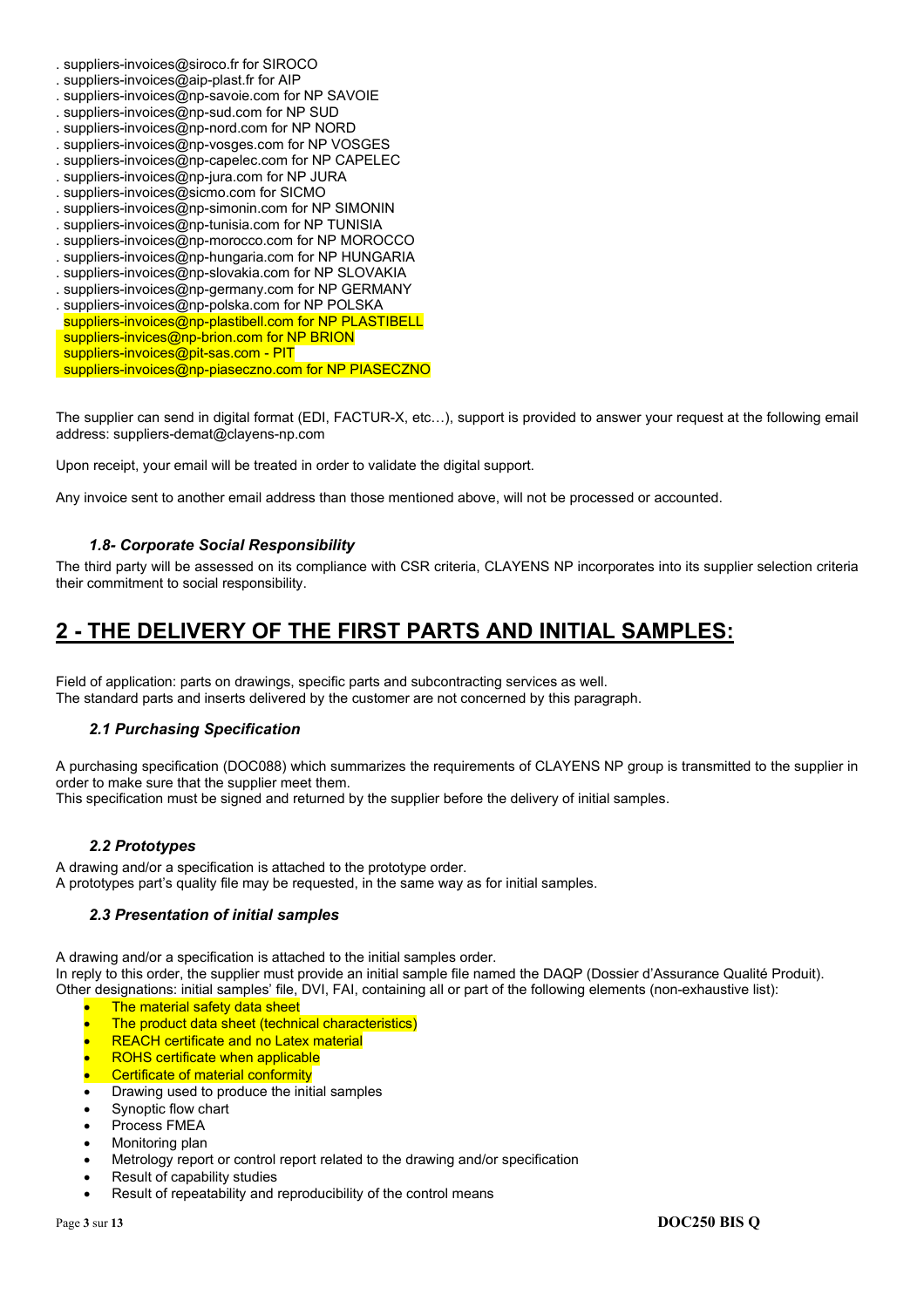- Raw material certificate
- Test report when required
- P33 Appendix 3 "Part submission warrant" The exact content of this file is stated in the Purchasing specification (DOC088).

# *2.3.1 Health area specificity*

- Product risk management document: Product risk analysis of the component in the case of use for a DM (Health Device)
- Process risk management document: Process risk analysis of component production
- Production equipment qualification report IQ/QO/QP: Qualification document for production machines, packaging and CAZ (Controlled Atmosphere Zone) used in component's production

# *2.4 Presentation of initial samples (procedure 33)*

The supplier will present the initial samples parts for free, together with the Quality Insurance Product file (PPAP) and identified according to the procedure P33.

If necessary, the supplier transmits assembly and use recommendations of the product.

# *2.5 Acceptance of initial samples (procedure 33)*

Following both submission of parts and Quality Insurance Product file (PPAP), a written agreement for acceptance is transmitted to the supplier, allowing mass production deliveries.

- The supplier does not deliver series parts without having received the written agreement for the acceptance of the initial samples, even if the parts were ordered and scheduled before.
- While waiting for the acceptance of the initial samples, the parts may be accepted under derogation, for a specified quantity.
- The supplier is committed not to modify the process in relation to the IS without prior authorisation of CLAYENS NP group (material grade, production plant change, suppliers, dimensions, aspect…).
- Any change will require a written information of the supplier and a new presentation of initial samples.

# **3 –MASS PRODUCTION DELIVERIES**

# *3.1 Process control*

The processes used for the manufacture of mass production parts must be the same as those used for producing the initial samples and are in compliance with both production flow chart and monitoring/control plan. For raw material, the last updated version of the Technical Data Sheet for the material must be systematically included to each

delivery.

- In case of product or process non-compliance, the supplier must inform us immediately to possibly define a derogation.
- The supplier will keep the control recordings to our disposal, the control charts to respect the SPC frame and the material analysis certificates used for the manufacture of the product.
- Certificate of combustibility conformity have to be kept at disposal of CLAYENS NP each year. Warning, the tests must be done on at least 5 samples and the relevant standard must be imperatively specified (For example: D451333 for PSA – RSA, FMVSS302…).
- Should the capabilities of the process (Cpk) be lower than 1.33 on significant parameters, the supplier will make a 100 % check of the related products.
- Within the specific requirements mentioned in the purchasing specification (such as the respect of standards and particular specifications for raw material, special processes, suppliers designed or approved by the customer), the supplier guarantees that his own suppliers or sub-contractors are approved by our customer, so that the whole process is under control.
- The supplier must guarantee the assurance that people are sensitized:
	- Their contribution to the conformity of the product or service;
		- Their contribution to the security of the product;
		- The importance of ethical behaviour;
		- Their contribution to the prevention of the use of counterfeit parts.

# *3.2 Type and depth of the control of external services*

Both requirements of the group CLAYENS NP and of Purchasing specification must be entirely passed on suppliers and subcontractors of our supplier. The supplier must identify and manage the risks associated to the tasks carried out by external contractors and must require from them to enforce the appropriate controls to their external suppliers of lower level as well.

This includes a quality management system and also a record-keeping, as well as the archiving lifetime and availability requirements. See paragraph 4.9 Traceability.

The use of parts or counterfeit components is prohibited.

# **4 – LOGISTICS**

# *4.1 Acknowledgement of receipt*

The supplier must verify the evolution of both forecasts and firm programs, and negotiate in case of capacities' overrun. Any delay or risk must be immediately reported.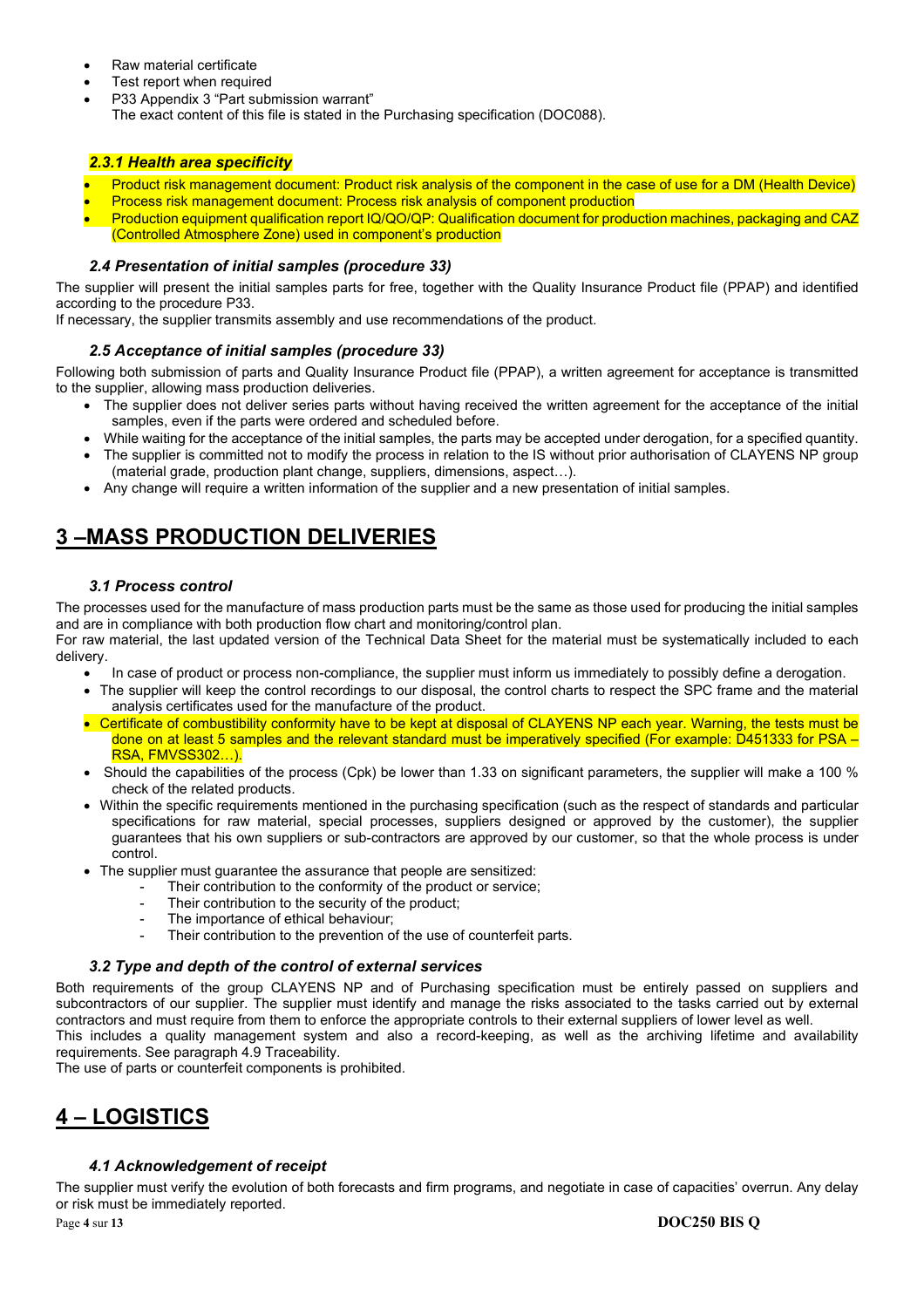Each order must be the subject of an acknowledgement of receipt of order, to be transmitted to the supply contact. In case of delay, CLAYENS NP reserves the right to cancel the order.

## *4.2 Deliveries*

All documents required must be supplied for each shipment or delivery.

- CLAYENS NP group reserves the right to:
	- Refuse the packaging that presents a risk for the operators' safety and the quality of goods.
	- Return at supplier's expense any noncompliant shipment which does not meet the requirements defined in the Purchasing specification.

# *4.3 Handling unit*

The handling units must be easy to catch by the handling machines and must correspond to the standards of the subsidiary of CLAYENS NP that is concerned. Contact the interlocutor of the subsidiary of CLAYENS NP in order to define them. Should pallets be used, they have to be:

- Either covered in plastic film
- Or strapped. Plastic strapping will only be used if necessary.
- Or covered with a shrink-wrapped cover if necessary.

## *4.4 Packaging unit*

Packaging units (boxes, bags …) must be put palletized without exceeding the pallet. Boxes have to be compliant with the standard Galia.

The maximum authorized weight per unit is **12 kg**, unless otherwise agreed by the CLAYENS NP subsidiary concerned.

- *Are forbidden: "Expanded polystyrene flakes" for wedging* 
	- *Staples for the closing of boxes, bags.*

## *4.5 Identification*

Packaging and handling labels must comply with the standard Galia-Odette.

A delivery note must be attached to each delivery and:

- Be written in French and/or English
- Be presented in a plastic sleeve affixed on a visible package (it should never be inside the package).

| Information to appear                                                             | <b>Handling unit</b> | Packaging unit | ີ<br><b>Delivery note</b> |
|-----------------------------------------------------------------------------------|----------------------|----------------|---------------------------|
| Name of the supplier                                                              | X                    | X              | X                         |
| Code number of the supplier                                                       |                      |                | X                         |
| Recipient name (CLAYENS NP subsidiary)                                            |                      |                | X                         |
| Art-No CLAYENS NP, its designation, its<br>drawing number or reference with index | $\mathbf{x}$         | X              | X                         |
| Quantity and unit used (kg, litre, piece,<br>meter, etc.)                         | $\mathbf{x}$         | X              | X                         |
| Batch number                                                                      |                      | X              | X                         |
| Label number                                                                      |                      | X              |                           |
| Date of production                                                                |                      | X              |                           |
| Hazardous<br>product<br>information.<br>when<br>appropriate                       | $\boldsymbol{x}$     | X              |                           |
| Eventual shelf life date                                                          |                      | X              | X                         |
| Date of shipment                                                                  |                      |                | X                         |
| Delivery note number                                                              |                      |                | X                         |
| Order number                                                                      |                      |                | X                         |
| Total gross weight                                                                |                      |                | X                         |
| Total net weight                                                                  |                      |                | X                         |
| Number of packages or pallets (detailed<br>checklist)                             |                      |                | X                         |
| Incoterm                                                                          |                      |                | X                         |
| Name of the carrier                                                               |                      |                | X                         |

## *4.6 Unloading*

Please get in touch with your contact at the CLAYENS NP subsidiary to know the unloading times.

- In order to avoid any incident, the driver:
	- Must be present all the time during the unloading operations
	- Will move his vehicle after the end of the operations only.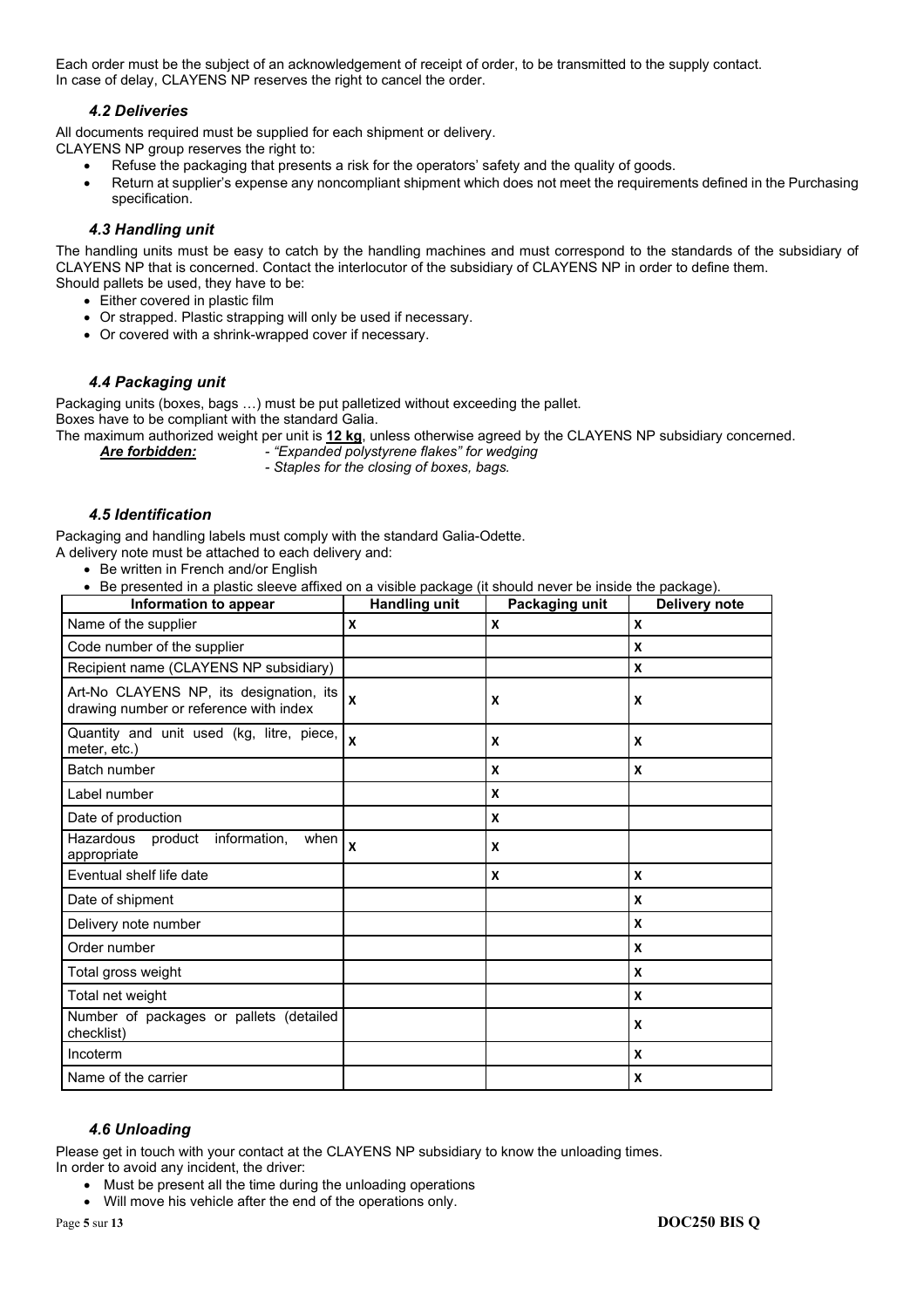# *4.7 Safety*

All hazardous products must be accompanied by a safety data sheet. Handling and packaging units must be identified accordingly.

# *4.8 Evaluation of the logistics performance*

The supplier is committed to deliver all sites of the CLAYENS NP group according to the requested quantity, at the right time and together with the necessary documents.

A delivery is considered as compliant when:

- The received quantity is superior or equal to 90 % of the quantity ordered.
- The delivery is accepted within the time-slot [D-3; D+1] (either 3 days before or 1 day later), D being:
	- The requested date indicated in the order
	- $\circ$  Or the date confirmed in the acknowledgment of receipt of the order of the supplier, should this one be accepted.
- The delivery is identified according to the requirements and the packaging in good condition.

The service rate target is 100 % of compliant deliveries.

## *4.9 Traceability*

The supplier will use a system of traceability allowing one, from labels or any other means, to identify the date and the place of manufacture, the batch of material used, the quality manufactured and the corresponding monitoring records.

The duration of archiving of the quality records linked to the products is 15 years and 50 years for products intended for the aeronautic sector, from the document's date. After archival periodicity, the confidential quality records will have to be destroyed to avoid all consultation by one not authorised customer.

Traceability elements must become available on request of CLAYENS NP and/or the end customer:

- Within the following 24 hours for standard products

- Within the following 6 hours for safety and/or regulation products (i.e. engine components for Aeronautics, automotive parts, etc.)

## *4.10 Logistics treatment following a Quality non-compliance*

The production flow must not be disturbed by any product quality failure.

Should a non-compliance with an incidence on the flow be noticed in the plant, two specific cases may be considered:

- a) Return of the parts presumed non-compliant or dubious with return at the expense of the supplier. A delivery note is attached to the defective batch and will involve a credit note. The supplier must then deliver guaranteed compliant parts urgently, in order not to interrupt the flow. This solution is to be prioritized.
- **b)** In case of just-in-time and to avoid any production stop, the supplier will mandate people of a sorting company on the CLAYENS NP site or temporary workers acting on his behalf, in order to realize the sorting/rework operation.

Special transports may be necessary and will be at the expense of the supplier. In case of special transports, the supplier will send to the Purchasing Department of CLAYENS NP a listing of its extra costs, with monthly frequency. Appropriate measures may be considered with the supplier if the delay can't be absorbed.

# **5 – PERFORMANCE FOLLOW-UP**

All suppliers who deliver components or raw materials being part of the finished product's composition are evaluated on following criteria:

- Quality performance (number of quality incidents, demerit, ppm level)
- Logistics (service rate)
- Cost, through the purchase index

Performance on these three criteria determines who is awarded new business or the renewal of existing orders.

These evaluations are realized through internal monthly reports identifying the disruptions noted on the month concerned. Demerits are evaluated quarterly.

Within the CLAYENS NP group panel, some suppliers are defined as strategic suppliers.

Strategic suppliers are defined according to the following criteria:

- Turnover and volume
- Technical know-how
- Expertise in a specific area
- Low turnover but high potential of development

Strategic suppliers are submitted to particular follow-up every six months.

The performance monitoring indicator of the strategic suppliers is calculated as follows:

### *Generality Mark/10: coefficient 1*

Financial: Takes into account the presence of insurance including liability and compliance of delivered products Location: takes into account the international corruption perception index by country NET CSR risk index: Index varying according to the requirements of CLAYENS NP on the purchasing family and with AFNOR mapping tool

## *Purchase Mark/10: coefficient 2.5*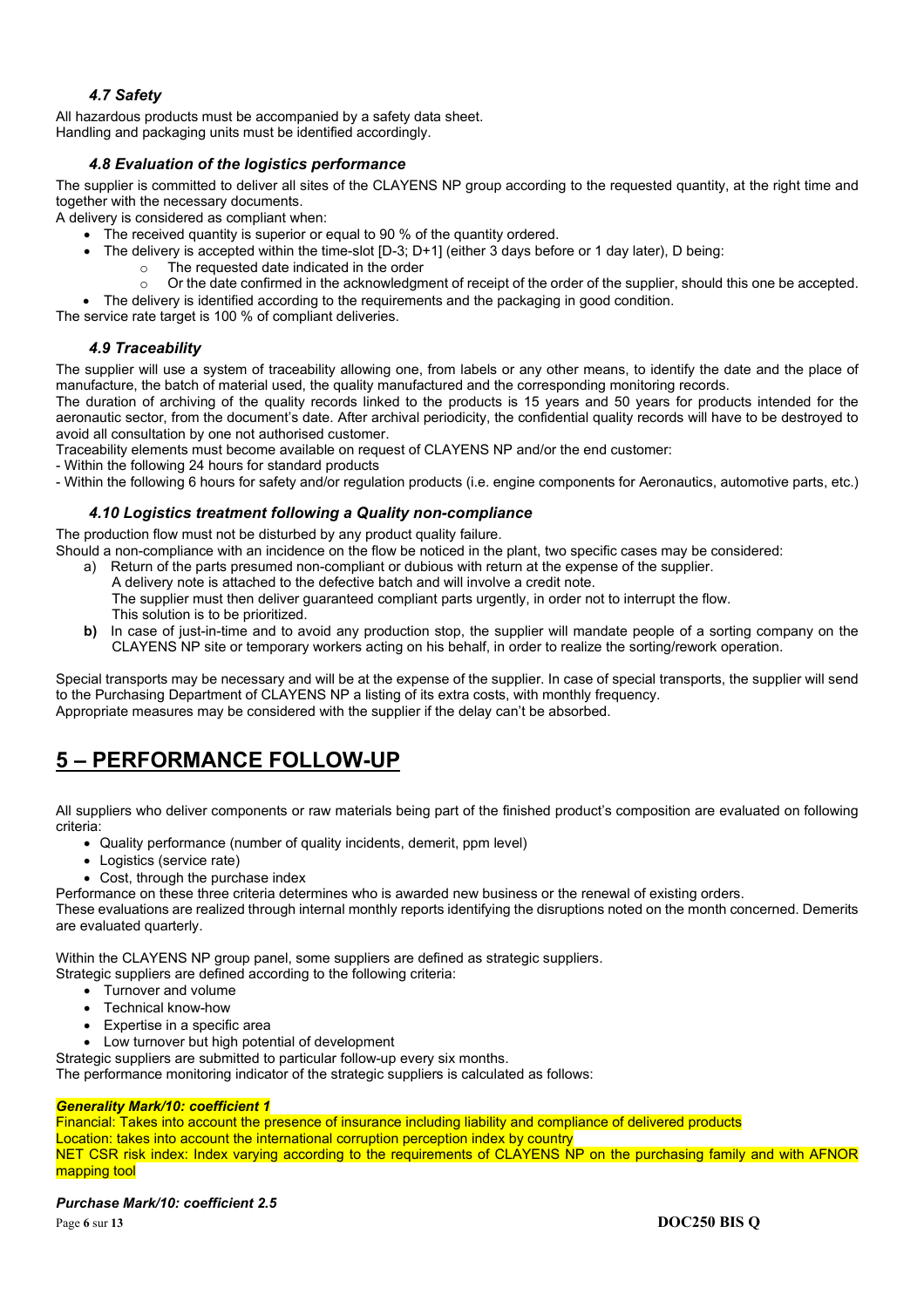Price according to the market /2.5 Service, reactivity /2.5 Ability to provide a technical and development support /2.5 Signed quality purchasing requirements (DOC250) /2.5

### *Quality system Mark/10: coefficient 1.5*

7/10 if supplier is ISO 9001 certified +

- IATF16949 if automotive application
- ISO 13485 if medical application

EN 9100 or EN9120 if aeronautic application

5/10 if supplier is only ISO 9001 certified

3/10 if the supplier has no certification but is considered as able to meet our needs because of his specific know-how (patent, etc.).

- + 1 point if ISO 14001 certified
- + 1 point if ISO ISO 45001 certified
- + 1 point if ISO 50001 certified

### *Quality index Mark/10: coefficient 2.5*

According to the demerit points and ppm level.

Here are the demerit points:

- 55 points: non-conformity advice involving a return of parts or not, consequently to an incident at the final customer
- 40 points: non-conformity advice following production problems at CLAYENS NP
- 30 points: non-conformity advice following whether the reception
- 20 points: derogation with our own sorting
- 10 points: derogation without our own sorting
- 5 points: acceptance with observation (warning)
- + 15 points for each reminder to obtain corrective actions, in case of no reply from the supplier.

The quality index will be an average between the demerit mark and the ppm mark:

| <b>Demerit mark</b>                | ppm mark                        |
|------------------------------------|---------------------------------|
| $(p =$ quantity of demerit points) | $(ppm = ppm level)$             |
| 10/10 if $p = 0$                   | 10/10 if $ppm = 0$              |
| 9/10 if 5 ≤ p ≤ 15                 | $9/10$ if $1 \leq$ ppm $\leq 9$ |
| 8/10 if 20 ≤ p ≤ 50                | 8/10 if $10 \le$ ppm $\le$ 15   |
| 7/10 if 55 ≤ p ≤ 80                | 7/10 if 16 ≤ ppm ≤ 20           |
| 6/10 if 85 ≤ p ≤ 95                | 6/10 if 21 $\le$ ppm $\le$ 25   |
| 5/10 if 100 ≤ p ≤ 120              | 5/10 if $26 \le$ ppm $\le$ 30   |
| 4/10 if 125 ≤ p ≤ 145              | 4/10 if 31 $\le$ ppm $\le$ 35   |
| 3/10 if 150 ≤ p ≤ 170              | 3/10 if $36 \le$ ppm $\le$ 40   |
| 2/10 if 175 ≤ o ≤ 195              | 2/10 if 41 ≤ ppm ≤ 45           |
| 1/10 if 200 ≤ p ≤ 220              | 1/10 if 46 ≤ ppm ≤ 50           |
| 0/10 if p ≥ 225                    | 0/10 if ppm $\geq 51$           |
|                                    |                                 |

### *Logistics mark/10: coefficient 2.5*

Percentage of the service rate extracted from the CAMM software (X3). Service rate equivalent to 77% = 7.7/10 Service rate equivalent to 100% = 10/10

### *Global rating: realized every 6 months*

- $\bullet$  If the indicator is not satisfying (final mark between 6/10 and 8/10):
	- $\blacktriangleright$  An action plan from the supplier will be requested and an upgrading period will have to be defined together with the Purchasing Department.
- $\bullet$  If the indicator is inferior to 6/10:
	- $\triangleright$  The supplier will be put into business-hold category until further notice and improvement of the indicator, under decision of the Purchase Engineer.

# **6 – SUPPLIER RESPONSIBILITY**

## *6.1 Non-conformity advice*

In case of a claim, a non-conformity advice will be issued and must be first answered within 2 days with a detailed reply within maximum 5 days, through an 8D-report.

The supplier is financially liable for all non-conformities (Quality or Logistics) observed on reception or when using parts which were purchased by CLAYENS NP or its customers. Will be therefore invoiced: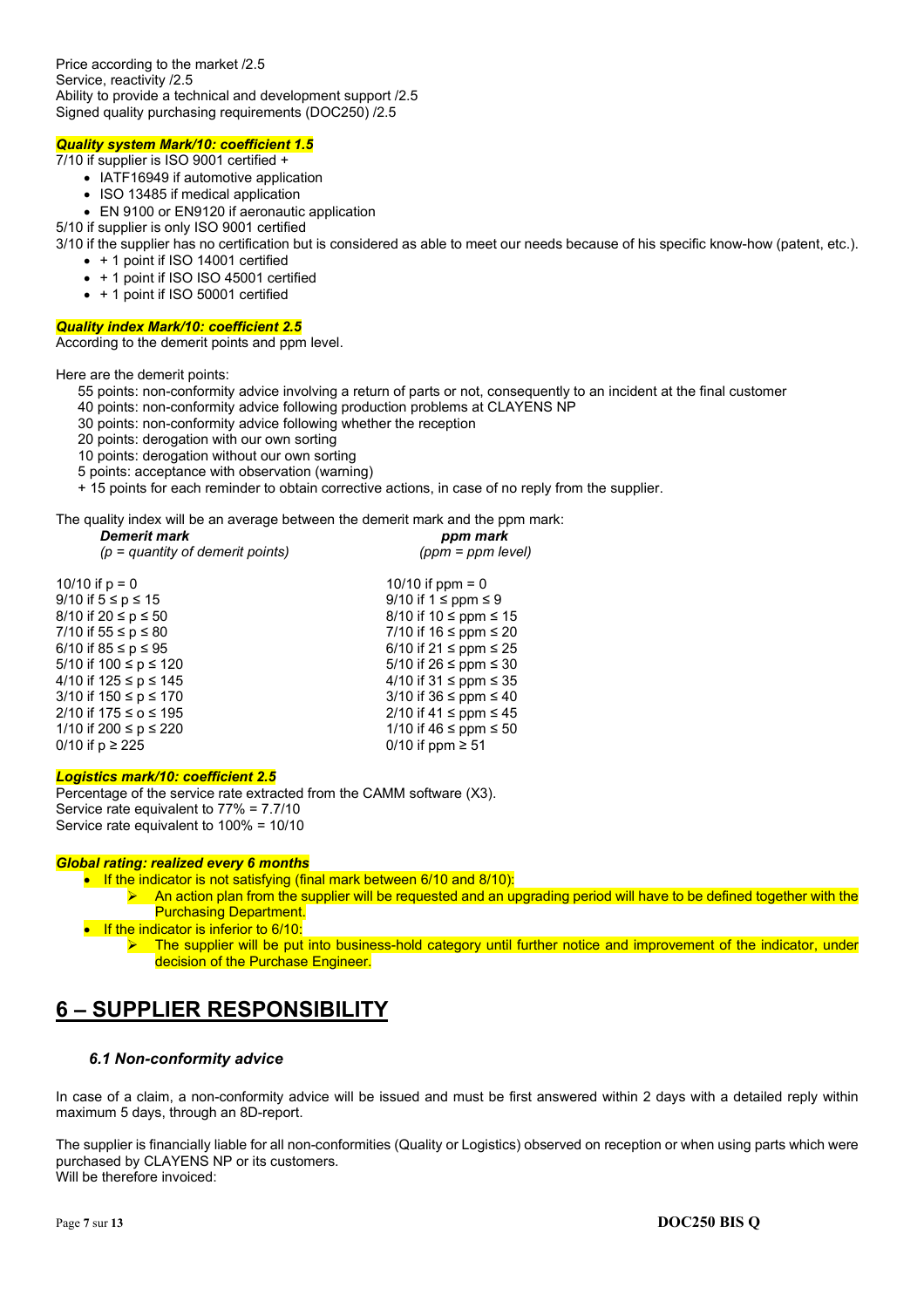- All costs linked to non-conformities of products received, to disruptions occurred (sorting upstream/downstream, internal/external, production stop, express shipping costs, chain stop, etc.).
- All other costs involved will be passed on to defaulting suppliers as well.

Fixed administrative fees are invoiced, should the demerit be equal or superior to 30 points, corresponding to the administrative treatment of an incident under the supplier's responsibility and being the subject of a non-conformity advice:

- 150 € (NC coming from a subsidiary of the group CLAYENS NP in Western Europe),
- 100 € (NC coming from a subsidiary in Eastern Europe),
- 50 € (NC coming from a subsidiary in the Maghreb).

The invoicing will only be set up when the responsibility of the supplier is completely established through the delivery of noncompliant products.

The supplier undertakes to deploy all serial production resources from the market allocation, regardless of the volumes and until the end of the product's life (with dedicated tools or not).

## *6.2 Confidentiality*

The supplier shall take all measures to avoid commercial or technical information relative to our orders and tenders to be disclosed to third parties, even fortuitously.

Drawings and specifications must be kept in a safe place.

## *6.3 Audit / Access right*

With your prior agreement, CLAYENS NP or a quality auditor of the customer or authorities (Ex: DGA, DGAC ...) to conduct audits on products, processes or systems in its production premises to a convenient date agreed between both parties. Depending on the results, CLAYENS NP reserves the right to cancel any market attribution, should the quality level not be reached.

# *6.4 Market stop*

Should a market stop be notified by our final customer, no obsolescence of finished products or raw materials is accepted for more than one month of consumption (average quantity smoothed on previous 12 months).

The supplier undertakes to store and maintain in a state of production the tools, including during after-sales service period.

# **7 – MANAGEMENT OF MODIFICATIONS**

### The supplier's management system must include a change management procedure.

All modifications below are to be approved by CLAYENS NP before delivery. This applies to both modifications requested by the unit of the group CLAYENS NP and those proposed by suppliers.

The changes can be audited at the supplier.

## *7.1 System modification*

In case of major modification of its quality system (for example: loss or renewal of the ISO certification), the supplier must immediately contact CLAYENS NP. The supplier must therefore forward his updated certificates following renewal or inform of the evolution and indicate where they are to be find on the websites.

Example of major change (non-exhaustive list):

In the case of a change in governance or the organization chart impacting the customer contacts.

ERP software changes leading to a change in traceability management, customer delivery documentation.

The changes must serve as an internal registration coupled with a preliminary analysis taking into account the customer requirements.

## *7.2 Process modification*

In the case of a modification, even minor, of the initial process validated by the initial samples, approval must be requested (presentation of new initial samples). Any process changes validated via specifications/ PPAP must act as a risk analysis and a communication to the customer before the change.

Minor changes may correspond to (non-exhaustive list):

Retouched tooling, new product flow, new measuring equipment, new packaging method, etc. CLAYENS NP reserves the right to refuse or accept the changes.

# *7.3 Product modification*

For any modification of the product, even minor, approval must be requested from the customer according to the requirements of **CLAYENS NP Group.** 

Minor modifications are for example, any product characteristics that don't appear on the drawing or in the specification such as colour, finishing, etc.

Important modifications such as a new process, a new machine or a dimensional change, must require authorisation and systematically submit parts for validation accompanied by a control report, see paragraph above.

## *7.4 Logistics modification*

For any modification, even minor, of the logistics process (number of parts per container, delivery conditions, labelling and packaging, **transporter, etc., non-exhaustive list)** validated by initial samples, approval must be requested.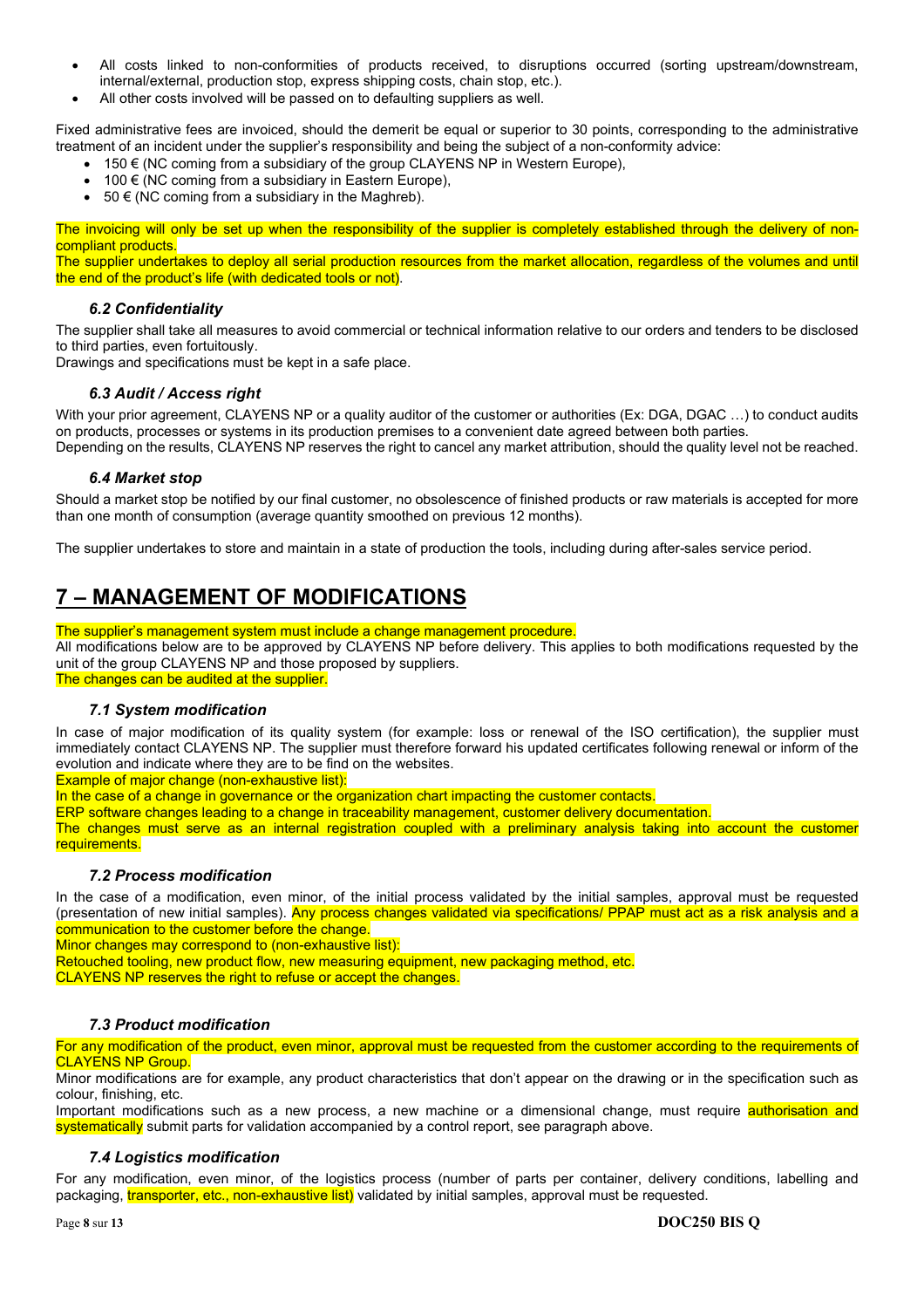# *7.5 Notice of disclosure*

Prior to any change, a notice period must be respected. Unless a specific deadline is communicated via a specific specification and/ or a customer specification in the purchase data, the applicable notice period is set according to the table below: The notice period starts once CLAYENS NP has acknowledged receipt of the request by return.

| <b>Type of</b><br>change                            | <b>Description</b>                                                                                                                                                                          | <b>Notice period</b><br><b>Excluding</b><br><b>Medical/Health</b> | <b>AERO</b> | <b>Specific</b><br><b>Medical/Health</b> |
|-----------------------------------------------------|---------------------------------------------------------------------------------------------------------------------------------------------------------------------------------------------|-------------------------------------------------------------------|-------------|------------------------------------------|
| Change<br>impacting the<br>product                  | Change in the characteristics of the product as<br>defined in the specifications or/and in the<br>purchasing data communicated at the beginning<br>and/or in the series life of the product | 3 months                                                          | 3 months    | 12 months                                |
|                                                     | Change that in no way affects the performance<br>of the product (example: change in packaging<br>format)                                                                                    | 1 month                                                           | 1 month     | 3 months                                 |
| Change<br>impacting the<br>manufacturing<br>process | Change of equipment or modification of<br>equipment that may affect the performance of<br>the product or its physical characteristics<br>(example: cleaning product of the component)       | 3 months                                                          | 3 months    | 12 months                                |
|                                                     | Change of material in contact with the product<br>(conveyor belt, gripping hand, primary<br>packaging, etc. non-exhaustive list)                                                            | 3 months                                                          | 3 months    | 12 months                                |
|                                                     | Change of material without contact with the<br>product (cleaning product of machine, mould,<br>tools, etc. non-exhaustive list)                                                             | 1 month                                                           |             | <b>6</b> months                          |
| <b>Change of</b><br>manufacturing<br>site           | Transfer/Change of manufacturing site involving<br>Quality Management System change, change of<br>production equipment, change of manufacturing<br>subcontractor                            | 6 months                                                          | 6 months    | 12 months                                |
|                                                     | Dropout/ loss of system certification/<br>accreditation/ special process qualification                                                                                                      | 15 days                                                           | 15 days     | 15 days                                  |
|                                                     | <b>ERP</b> change                                                                                                                                                                           | 3 months                                                          | 6 months    | 6 months                                 |

In this table, the "product" refers to the component delivered by the supplier.

CLAYENS NP reserves the right to refuse the desired modification

# **8 – CONTINUOUS IMPROVEMENT**

Continuous improvement is the result of a philosophy of management and CLAYENS NP stays at disposal of his suppliers to share its experience in the field of continuous improvement. This philosophy is based on basic tools such as T.P.M, Kanban, the suggestion system, visual management and the 5S method.

In all sectors and exclusively in the health area, improvement can only be envisaged with the maintenance of safety and the guarantee of product conformity. In case of a change management must be applied to allow improvement.

## *8.1 Quality and costs*

Continuous improvement recommends the suppliers to be integrated into the project teams and encouraged to visit us and take part to working groups. It also implies that the suppliers propose improvements regarding quality and costs of products, and ask for contacts at all levels to report existing or possible problems.

In order to help the suppliers to strive for optimal performance, CLAYENS NP shall ask them for an improvement plan showing the evolution of key indicators such as:

- Number of returns from customer to plant
- Cost of scraps and reworks
- Overall Equipment Effectiveness
- Time scrolling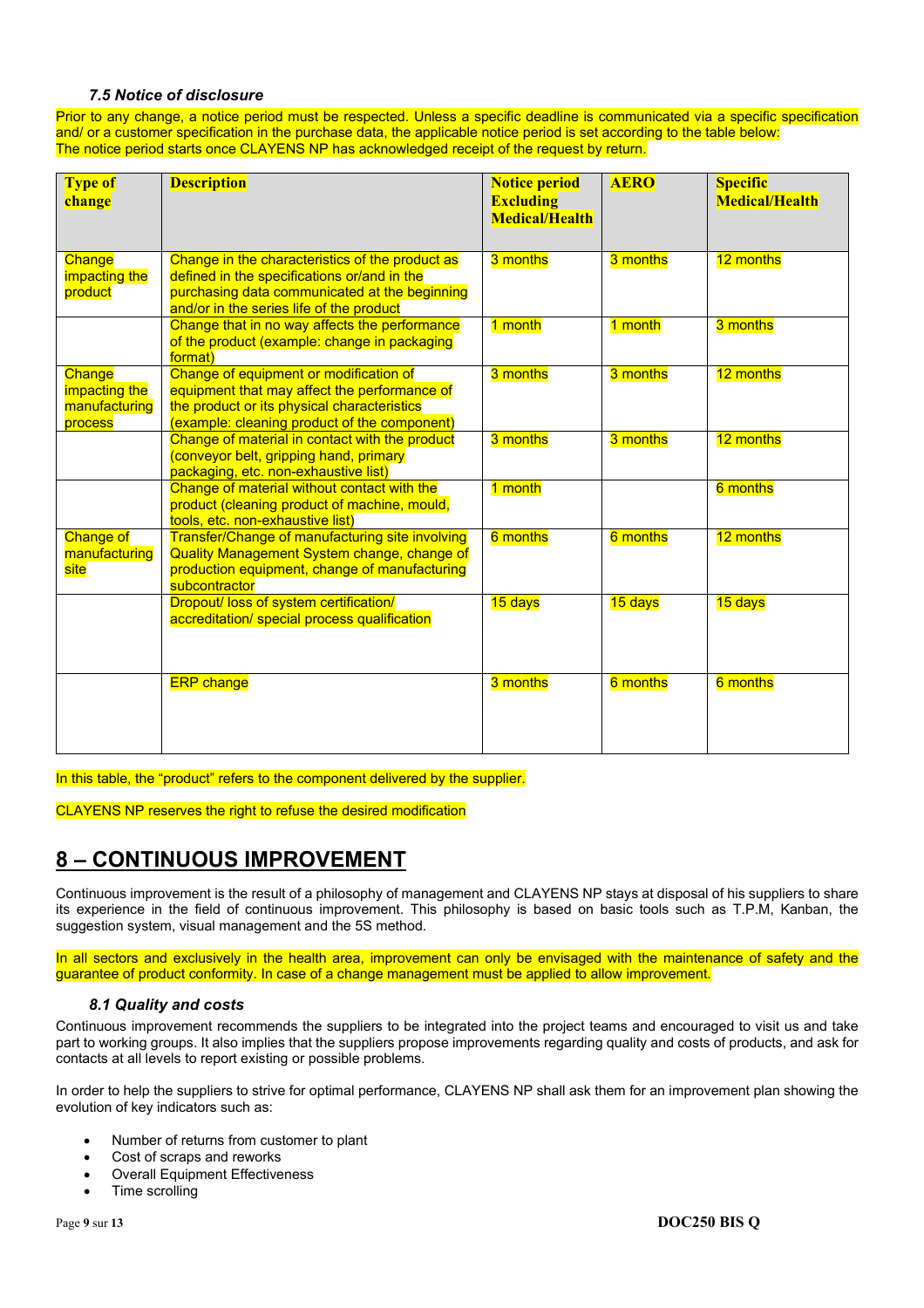- Time of change in production
- Number of references
- Turnover per square meter
- Overall stock level
- Turnover per capita
- Number of improvement proposals per year and capita

## *8.2 Solid products*

The assemblies or sub-assemblies delivered by CLAYENS NP have to work in extreme conditions all around the world. To ensure this robustness, the components used for the manufacture of our products have also to be produced according to robust processes. A robust process is able to produce parts without any variation day after day, variation being the enemy of quality. The best way, but not the only one, to reduce variation is to use the SPC (Statistical Process Control, what allows the continuous improvement of capabilities (Cpk). A stable value, for ex. 1.67, is not sufficient to guarantee the robustness of a process. Continuous improvement implies a permanent evolution of the capabilities of the processes.

# **9 – SAFETY AND REGULATIONS**

The supplier must have an organization allowing to ensure the respect of the constraints of both regulations and safety applicable in the country of manufacture and sales according to the products ordered and to the process of manufacturing used. Characteristics concerning safety and regulations are identified on our drawings with the symbol of the inverted triangle.



These characteristics require particular attention and are normally controlled by SPC follow-up. The inverted triangle must also be used to identify the workstations impacting the characteristics concerned and must appear on all documents such as control plans.

Other symbols, such as an asterisk, are frequently used to identify other special characteristics of both product and process. These characteristics also require particular attention, generally through SPC follow-up or Poka-Yoké. The interlocutor for the quality of external supplies may recommend the SPC follow-up; in this case, it may also be mentioned on the drawing or specification.

# **10 – SUSTAINABLE ATTITUDE**

CLAYENS NP recognises that responsibility and sustainability are key to its long term success. As a signatory to the United Nations Global Compact, CLAYENS NP is committed to promoting its core values in respect of human rights, labour, environmental and anti-corruption practices. CLAYENS NP is determined to ensure the highest standards of responsibility and sustainability throughout its operations including its supply chain. CLAYENS NP therefore expects its suppliers to meet the standards and requirements set out below.

## **10.1 Compliance with Laws**

Suppliers shall comply with all applicable laws and regulations of the countries in which operations are managed or services provided.

## **10.2 Human Rights**

Suppliers are expected to treat people with respect and dignity, encourage diversity, remain receptive to diverse opinions, promote equal opportunity for all, and foster an inclusive and ethical culture, in accordance with the relevant International Labour Organisation (ILO) conventions.

## **10.3 Child Labour**

Suppliers must ensure that illegal child labour is not used in the performance of work. The term "child" refers to any person under the minimum legal age for employment where the work is performed provided the legal age is consistent with the minimum working ages defined by the International Labour Organisation (ILO).

## **10.4 Human Trafficking, including Forced or lndentured Labour**

Suppliers must adhere to regulations prohibiting human trafficking, and comply with all applicable local laws in the country or countries in which they operate. Suppliers must refrain from violating the rights of others and address any adverse human rights impacts of their operations.

The supplier commits to keep at disposal the following elements to CLAYENS NP GROUP :

- A document with mention of his name or company name, complete address and company registration number (trade register, professional list or table).
- An affidavit stating payroll deductions dated as of less than 6 (six) months.
- A duly signed and dated affidavit stating compulsory tax payments and the deposit slip at the Business Formalities Centre, should he not be liable to be registered in the trade register.
- A duly signed and dated affidavit stating that: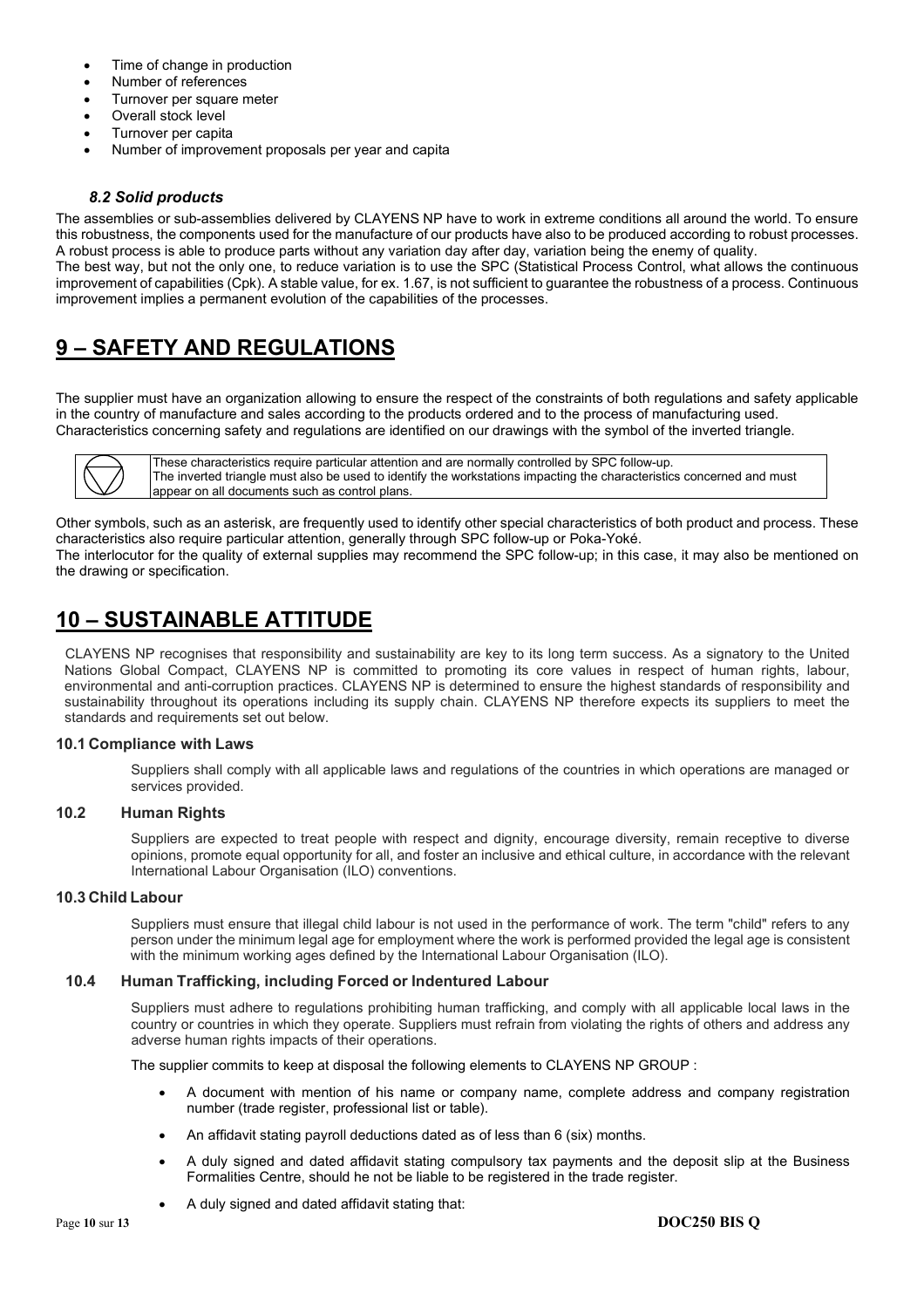a) Work will be done by regular employees according to the articles L.320, L.143-3 and R.143-2 of the Labour Code.

b) Potential foreign workers are or will be allowed to work in France

The supplier commits to obtain the same commitments from his potential suppliers and/or sub-contractors.

In case of change of the legal form of the company, these documents must also be provided.

The payment of the invoices will be made in favour of the supplier, subject to the providing of the above-mentioned documents.

### **10.5 Employment Practices**

### **A Harassment**

Suppliers are expected to ensure that their employees are afforded an employment environment that is free from physical, psychological, and verbal harassment, or other abusive conduct.

### **B Non-discrimination**

Suppliers are expected to provide equal employment opportunity to employees and applicants for employment without discrimination.

### **C Wage and Benefits**

Suppliers must pay workers at least the minimum compensation required by local law and provide all legally mandated benefits. ln addition to payment for regular hours of work, workers must be paid for overtime at such premium rate as is legally required or, in those countries where such laws do not exist, at last equal to their regular hourly payment rate. Deduction from wages as a disciplinary measure should not be permitted.

### **D Social Dialogue**

Suppliers are expected to respect the rights of workers to associate freely and communicate openly with management regarding working conditions without fear of harassment, intimidation, penalty, interference or reprisai. Suppliers are also expected to recognise and respect any rights of workers to exercise lawful rights of free association, including joining or not joining any association of their choosing.

### **10.6 Anti-Corruption**

### **A Anti-Corruption Laws**

Suppliers must comply with the anti-corruption laws, directives and regulations that govern operations in the countries in which they do business. Suppliers are required to refrain from offering or making any improper payments of money or anything of value to government officiais, political parties, candidates for public office, or other persans. This includes a prohibition on facilitating payments intended to expedite or secure performance of a routine governmental action like obtaining a visa or customs clearance, even in locations where such activity may not violate local law. Persona! safety payments are permitted where there is an imminent threat to health or safety. Suppliers are expected to exert reasonable due diligence to prevent and detect corruption in ail business arrangements, including partnerships, joint ventures, offset agreements, and the hiring of intermediaries such as agents or consultants.

### **B lllegal Payments**

Suppliers must not offer any illegal payments to, or receive any illegal payments from, any customer, supplier, their agents, representatives or others. The receipt, payment, and/or promise of sums of money or anything of value, directly or indirectly, intended to exert undue influence or improper advantage is prohibited. This prohibition applies even in locations where such activity may not violate local law.

### **C Fraud and Deception**

Suppliers must not seek to gain any advantage of any kind by acting fraudulently, deceiving people or making taise claims, or allow anyone else to do so. This includes defrauding or stealing from the company, a customer or any third party, and any kind of misappropriation of property.

### **D Competition and Antitrust**

Suppliers must not fix prices or rig bids with their competitors. They must not exchange current, recent, or future pricing information with competitors. Suppliers must refrain from participating in a cartel.

### **E Gifts/Business Courtesies**

Suppliers are expected to compete on the merits of their products and services. The exchange of business courtesies may not be used to gain an unfair competitive advantage. ln any business relationship, suppliers must ensure that the offering or receipt of any gift or business courtesy is permitted by law and regulation, and that these exchanges do not violate the rules and standards of the recipient's organisation, and are consistent with reasonable marketplace customs and practices.

### **F lnsider Trading**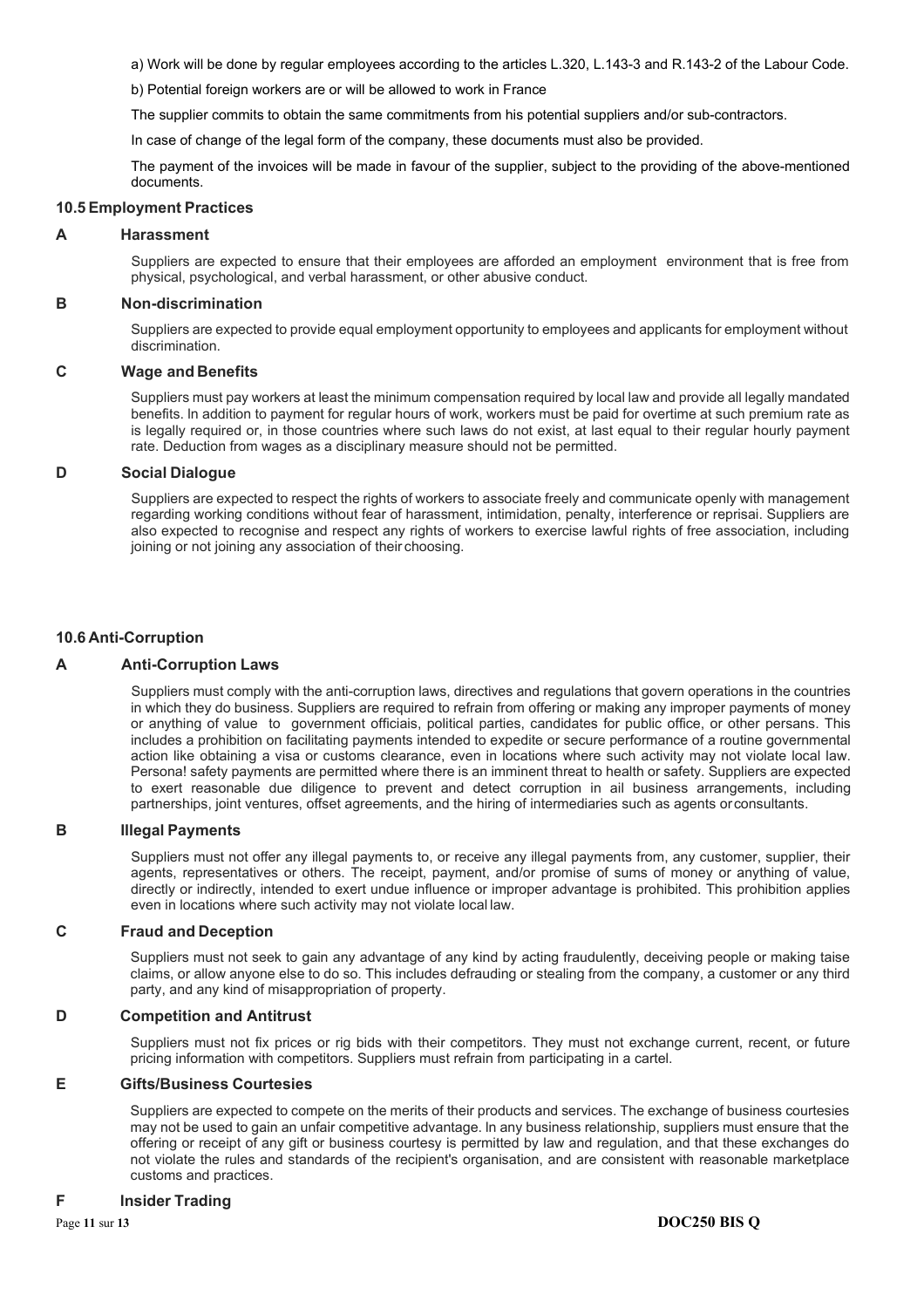Suppliers and their personnel must not use any material or non-publicly disclosed information obtained in the course of their business relationship with CLAYENS NP as the basis for trading or for enabling others to trade in the stock or securities of any company.

### **10.7 Conflict of interest**

Suppliers are expected to avoid ail conflicts of interest or situations giving the appearance of a potential conflict of interest. Suppliers are expected to provide notification to ail affected parties in the event that an actual or potential conflict of interest arises. This includes a conflict between the interests of CLAYENS NP and persona! interests orthose of close relatives, friends or associates.

### **10.8 Maintain Accurate Records**

Suppliers are expected to create accurate records, and not alter any record entry to conceal or misrepresent the underlying transaction represented by it. Ali records, regardless of format, made or received as evidence of a business transaction must fully and accurately represent the transaction or event being documented. Records should be retained based on the applicable retention requirements.

### **10.9 Information Protection**

### **A Confidential / Proprietary Information**

Suppliers shall properly handle sensitive information, including confidential, proprietary, and persona! information. Information should not be used for any purpose (e.g. advertisement, publicity, and the like) other than the business purpose for which it was provided, unless there is prior authorisation from the owner of the information.

### **B lntellectual Property**

Suppliers must comply with all the applicable laws governing intellectual property rights assertions, including protection against disclosure, patents, copyrights, and trademarks.

### **C Information Security**

Suppliers must protect the confidential and proprietary information of others, including persona! information, from unauthorised access, destruction, use, modification and disclosure, through appropriate physical and electronic security procedures. Suppliers must comply with applicable data privacy laws.

### **10.10 Environment, Health, and Safety**

Suppliers are expected to establish an appropriate management system for Environment, Health and Safety. Suppliers are further expected to operate in a manner that actively manages risk, conserves natural resources and protects the environment in the communities within which they operate. Suppliers should protect the health, safety, and the welfare of their employees, contractors, visitors and others who may be affected by their activities. Finally, as stated in Section 1. "Compliance with Laws" of this document, suppliers shall comply with all applicable environmental, health and workplace safety laws and regulations.

CLAYENS NP encourages its suppliers to subscribe to an environmental, security and energy certification process, such as ISO14001, ISO45001, ISO50001 or at least have an equivalent policy.

CLAYENS NP requires its suppliers to develop technologies that respect the environment (control of pollutants and GHG emissions) and recycling.

Suppliers must implement actions aimed at controlling their carbon footprint as well as logistics strategies that limit environmental impacts (particularly in terms of storage, transport and transhipment).

### **10.11 Global Trade Compliance**

### **A Import**

Suppliers must ensure that their business practices are in accordance with all applicable laws, directives and regulations governing the import of parts, components, and technical data.

### **B Export**

Suppliers must ensure that their business practices are in accordance with all applicable laws, directives and regulations governing the export of parts, components, and technical data. Suppliers shall provide truthful and accurate information and obtain export licences and/or consents where necessary.

### **C Responsible Sourcing of Minerais**

Suppliers must comply with applicable laws and regulations regarding conflict minerais which include tin, tungsten, tantalum and gold. Additionally, suppliers should establish a policy to reasonably assure that the tin, tungsten, tantalum and gold which may be contained in the products they manufacture do not directly or indirectly finance or benefit armed groups that are perpetrators of serious human rights abuses. Suppliers should exercise, as may be directed by law, due diligence on the source and chain of custody of these minerais and therefore at a minimum require the same from their next tier suppliers. Suppliers shall keep at disposal of CLAYENS NP the results of such diligence.

### **D Counterfeit Parts**